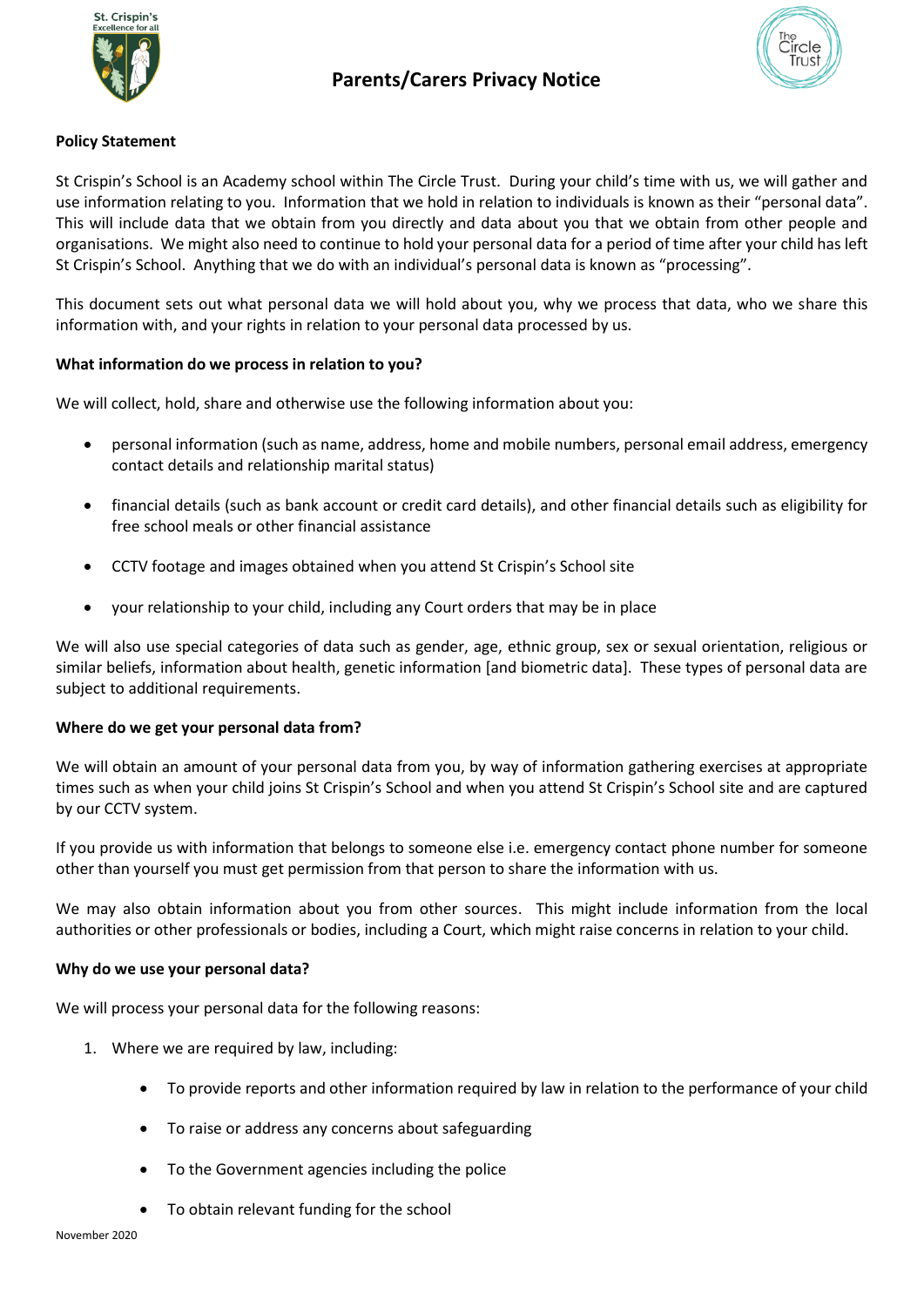- To provide or obtain additional services including advice and/or support for your family
- 2. Where the law otherwise allows us to process the personal data as part of our functions as an Academy or we are carrying out a task in the public interest, including:
	- To confirm your identity
	- To communicate matters relating to the to you
	- To safeguard you, our pupils and other individuals
	- To enable payments to be made by you to St Crispin's School
	- To ensure the safety of individuals on St Crispin's School site
	- To aid in the prevention and detection of crime on St Crispin's School site
- 3. Where we otherwise have your consent

Whilst the majority of processing of personal data we hold about you will not require your consent, we will inform you if your consent is required and seek that consent before any processing takes place.

#### **Why do we use special category personal data?**

We may process special category personal data in relation to you for the following reasons:

- 1. Where the processing is necessary for reasons of substantial public interest, including for purposes of equality of opportunity and treatment, where this is in accordance with our Data Protection Policy.
- 2. Where the processing is necessary in order to ensure your health and safety on St Crispin's School site, including making reasonable adjustments for any disabilities you may have.
- 3. Where we otherwise have your explicit written consent.

There may also be circumstances where we need to use your information in relation to legal claims, or to protect your vital interests of those of your child, and where it is not possible to seek your consent.

#### **Failure to provide this information**

If you fail to provide information to us we may be prevented from complying with our legal obligations.

#### **How long will we hold your personal data for?**

We will hold your personal data only for as long as necessary. How long we need to hold on to any information will depend on the type of information. For further detail please see our Retention and Destruction Policy.

#### **Who will we share your personal data with?**

We routinely share information about you with:

- Local authorities, to assist them in the exercise of their responsibilities in relation to education and training, youth support and safeguarding purposes
- The Department for Education and the Education and Skills Funding Agency, in compliance with legal obligations of the school to provide information about students and parents as part of statutory data collections
- Contractors, such as payment processing providers to enable payments to be made by you to the Academy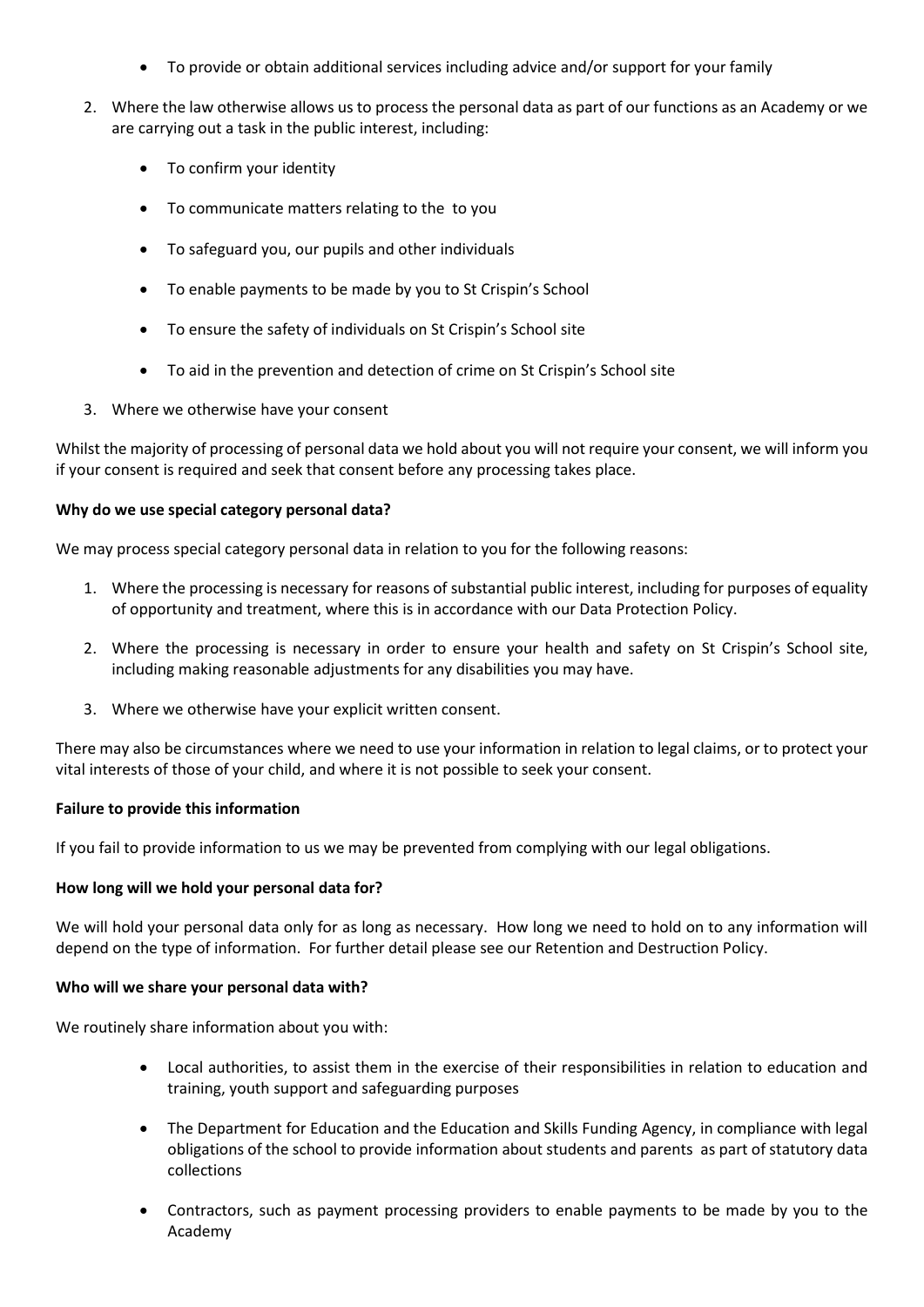## **Storing your information**

It is very important that only people who need to use your information can see it. The school keeps your information safe by:

- Storing paper documents in locked filing cabinets in a locked office
- Electronic records are stored in the Schools Information Management Software which is located on a secure server
- Any other electronic data is secured with encryption and passwords

The Department for Education may share information that we are required to provide to them with other organisations. For further information about the Department's data sharing process, please visit: [https://www.gov.uk/guidance/data-protection-how-we-collect-and-share-research-data.](https://www.gov.uk/guidance/data-protection-how-we-collect-and-share-research-data)

Contact details for the Department can be found a[t https://www.gov.uk/contact-dfe.](https://www.gov.uk/contact-dfe)

Local authorities may share information that we are required to provide to them with other organisations. For further information about Wokingham Borough Council's data sharing process, please visit: [http://www.wokingham.gov.uk/council-and-meetings/information-and-data-protection/fair-processing-of-your](http://www.wokingham.gov.uk/council-and-meetings/information-and-data-protection/fair-processing-of-your-information)[information](http://www.wokingham.gov.uk/council-and-meetings/information-and-data-protection/fair-processing-of-your-information)

Contact details for Wokingham Borough Council can be found a[t https://www.wokingham.gov.uk/contact-us/](https://www.wokingham.gov.uk/contact-us/)

#### **Your rights in relation to your personal data held by us**

You have the right to request access to personal data that we hold about you, subject to a number of exceptions. To make a request for access to your personal data, you should contact:

Kelly Barnby. St Crispin's School, London Road, Wokingham, Berks. RG40 1SS barnbyk@crispins.co.uk

Please also refer to our Data Protection Policy for further details on making requests for access to your personal data.

You also have the right, in certain circumstances, to:

- Object to the processing of your personal data
- Have inaccurate or incomplete personal data about you rectified
- Restrict processing of your personal data
- Object to the making of decisions about you taken by automated means
- Have your data transferred to another organisation
- Claim compensation for damage caused by a breach of your data protection rights

If you want to exercise any of these rights then you should contact:

Kelly Barnby. St Crispin's School, London Road, Wokingham, Berks. RG40 1SS barnbyk@crispins.co.uk